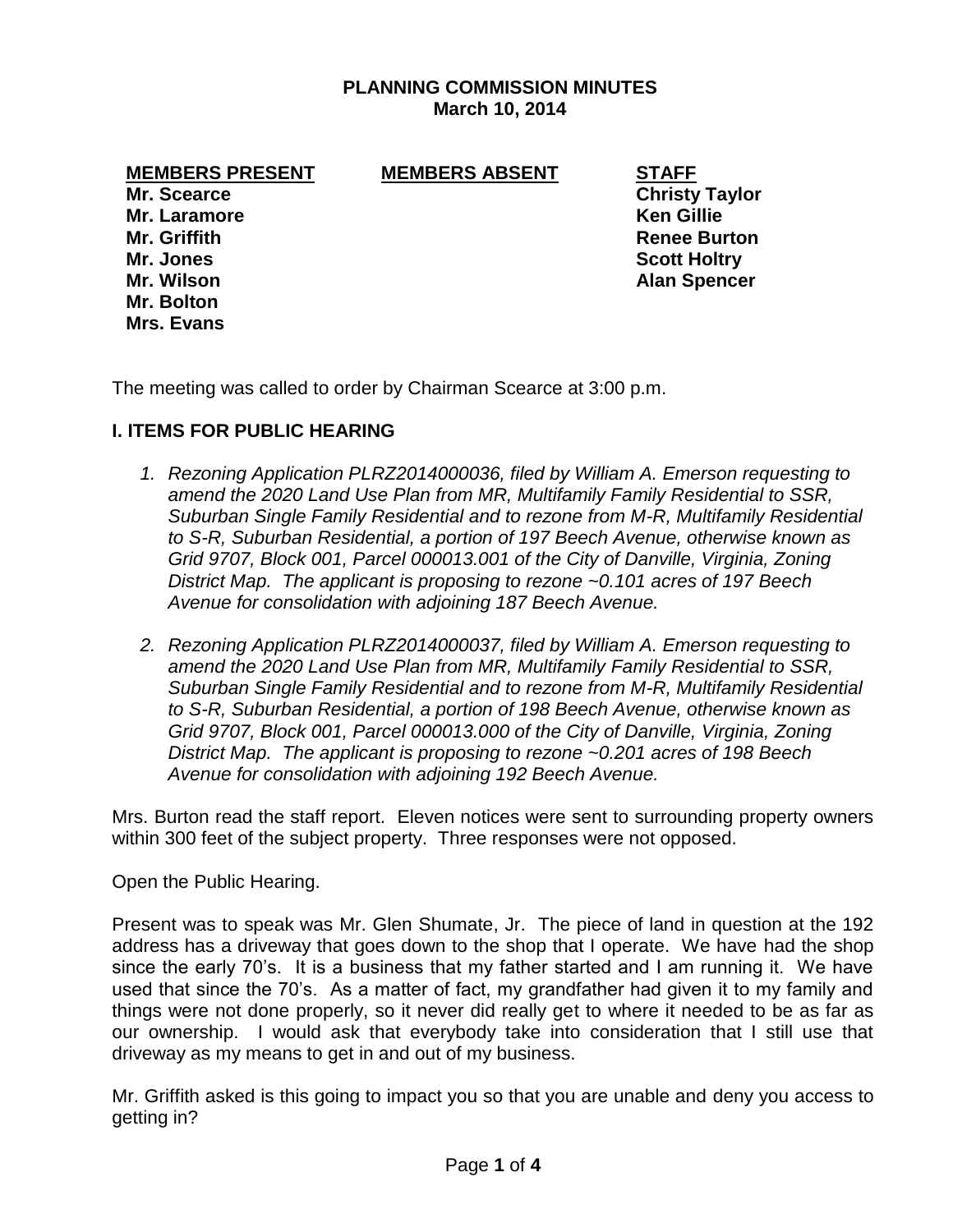Mr. Shumate responded it will make it very difficult for me to access the building. I would have to go down through the back yard of my parent's property. I would probably have to do some changes to the side of the building where I have a loading dock. The driveway goes down to the loading dock. I use that frequently to load and unload heating and cooling equipment.

Present to speak was Ms. Anita Emerson. When we purchased the property, it is two pieces of property on separate sides of the road, the Shumates owned all of it. Mrs. Shumate asked if she could have the driveway. We didn't realize that it would be that big of a problem to move the line so she could have complete access to the driveway. On the other side of the road the line went directly through a garage, so we are trying to move it over to include the house that was sold with that property.

Mr. Scearce asked do you know what your plans are for that lot?

Ms. Emerson responded we are probably going to tear down the house and build back a new more energy efficient house because that house has been sitting vacant for quite some time.

Mr. Scearce asked how does his garage impact you?

Ms. Emerson responded his garage is on the opposite side of the road. His mother lives on the left side. The line originally went through the driveway. It was never separated. The driveway sits on the property that we purchased and part of the agreement was that we would move the line over and give her full right-of-way to her driveway. We moved it 50 feet I think so she could have full access to her driveway which also accesses his garage.

Mr. Scearce asked so his garage is on whose property?

Ms. Emerson responded it is on their property. His mother's house sits in the front and his garage sits behind the house.

Mr. Wilson asked Ms. Emerson to point out exactly where the property is located on the map provided by staff.

Mr. Wilson stated so this would actually make it better for him.

Ms. Emerson stated it would make it better for him.

Close the Public Hearing.

**Mr. Bolton made a motion to recommend approval of PLSUP2014000036 as submitted. Mr. Griffith seconded the motion. The motion was approved by a 7-0 vote.** 

**Mr. Bolton made a motion to recommend approval of PLSUP2014000037 as submitted. Mr. Griffith seconded the motion. The motion was approved by a 7-0 vote.** 

*3. Special Use Permit Application PLSUP2014000038, filed by TWD Investments, LLC requesting a Special Use Permit to waive yard requirements in accordance with*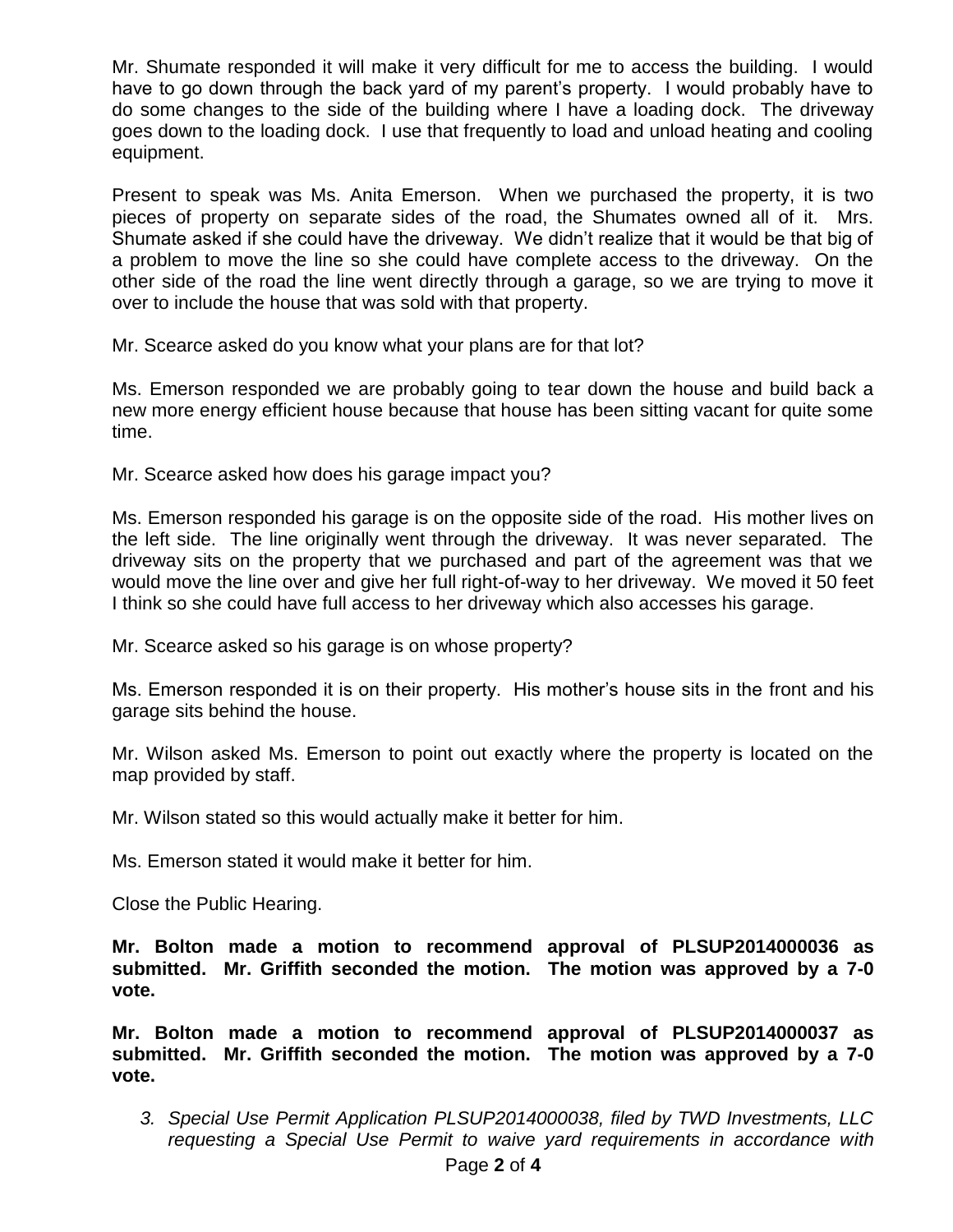*Article 3.J; Section C, Item 16 of the Code of the City of Danville, Virginia, 1986, as amended, at 734 Main Street, otherwise known as Grid 1716, Block 006, Parcel 0000034 of the City of Danville, Virginia, Zoning District Map. The applicant is requesting a waiver to allow for 11'6" and 1.1' side yard setbacks where 20' is required and allow for 74.81' of lot width where 90' is required to allow for the lots to be subdivided.*

*4. Special Use Permit Application PLSUP2014000039, filed by TWD Investments, LLC requesting a Special Use Permit to waive yard requirements in accordance with Article 3.J; Section C, Item 16 of the Code of the City of Danville, Virginia, 1986, as amended, at 742 Main Street, otherwise known as Grid 1716, Block 006, Parcel 0000034 of the City of Danville, Virginia, Zoning District Map. The applicant is requesting a waiver to allow for 11'6" and 4.8'' side yard setbacks where 20' is required and allow for 46.57' of lot width where 90' is required to allow for the lots to be subdivided.*

Mr. Gillie read the staff report. Twenty-six notices were sent to surrounding property owners within 300 feet of the subject property. Three responses were not opposed. One response was opposed.

Mr. Scearce read a conflict of interest statement and transferred Chairmanship of the meeting to Vice Chairman Laramore.

Mr. Laramore now presided over the meeting.

Open the public hearing.

Present to speak was Mr. Thomas Daniels. The reason for wanting to divide the property is because there are two separate buildings and we are listing to facilitate the sale. Two separate properties will be easier to sell.

Close the public hearing.

**Mr. Griffith made a motion to recommend approval of PLSUP2014000038 as submitted. Mr. Jones seconded the motion. The motion was approved by a 6-0-1 vote (Mr. Scearce abstained).**

**Mr. Griffith made a motion to recommend approval of PLSUP2014000039 as submitted. Mr. Jones seconded the motion. The motion was approved by a 6-0-1 vote (Mr. Scearce abstained).**

Mr. Scearce now presided over the meeting.

## **II. MINUTES**

**Mr. Wilson made a motion to approve the February 10, 2014 minutes. Mr. Bolton seconded the motion. The motion was approved by a 7-0 vote.**

**III. OTHER BUSINESS**